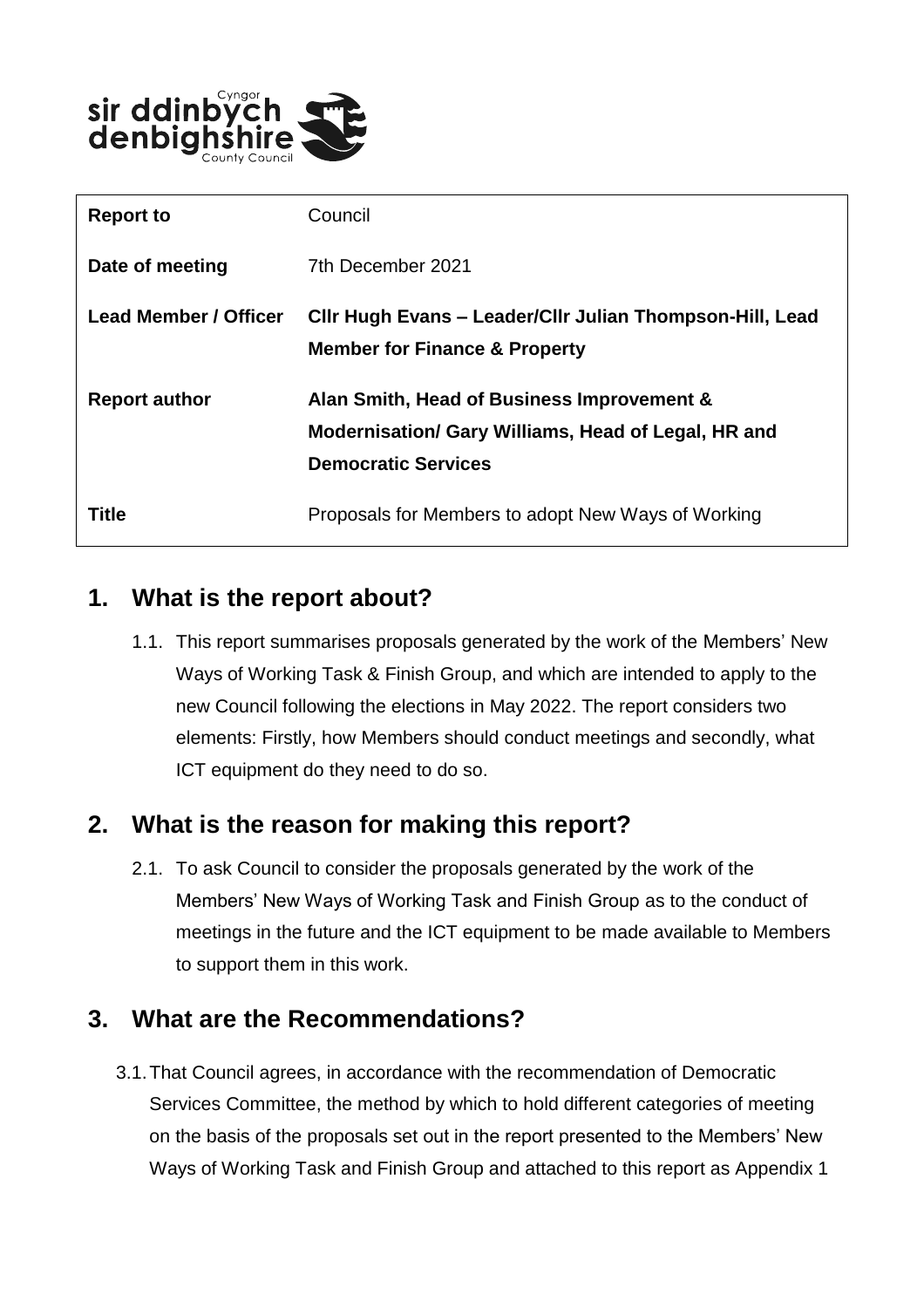- 3.2.That Council agrees, in accordance with the recommendation of Democratic Services Committee, that the ICT equipment to be provided to Members in the new Council should be as set out in Section 2 of the report presented to the Members' New Ways of Working Group and attached to this report as Appendix 1.
- 3.3.That Council adopts, in accordance with the recommendation of Democratic Services Committee, a Protocol in respect of the conduct of Hybrid meetings in substantially the same terms as those set out in Appendix 2 to this report

#### **4. Report details**

- 4.1. On 19<sup>th</sup> October 2021 the Members New Ways of Working Task and Finish Group (the Group), met to consider a report in respect of proposals for the conduct of member meetings in the new Council, and the ICT equipment that should be made available to Members to assist them in their work.
- 4.2. These proposals had been generated in response to the aspiration that there should be a move towards a greater degree of virtual and hybrid working expressed following an earlier meeting of the group.
- 4.3. The Group was presented with a report, attached to this report as Appendix 1, which contains the detailed background to this matter.
- 4.4. The Group endorsed the proposals set out in Appendix 1 both as to the methods by which meetings should be conducted and the equipment that should be provided to members.
- 4.5. A Protocol has been drafted to set out the procedural and conduct issues relating to hybrid meetings. A copy of this Protocol is attached as Appendix 2 to this report.
- 4.6. At its meeting on 5<sup>th</sup> November 2021 the Democratic Services Committee considered the proposals contained within Appendix 1 and resolved to recommend that Council should adopt the proposals both in terms of the meeting arrangements and the ICT equipment to be provided to members after the May elections.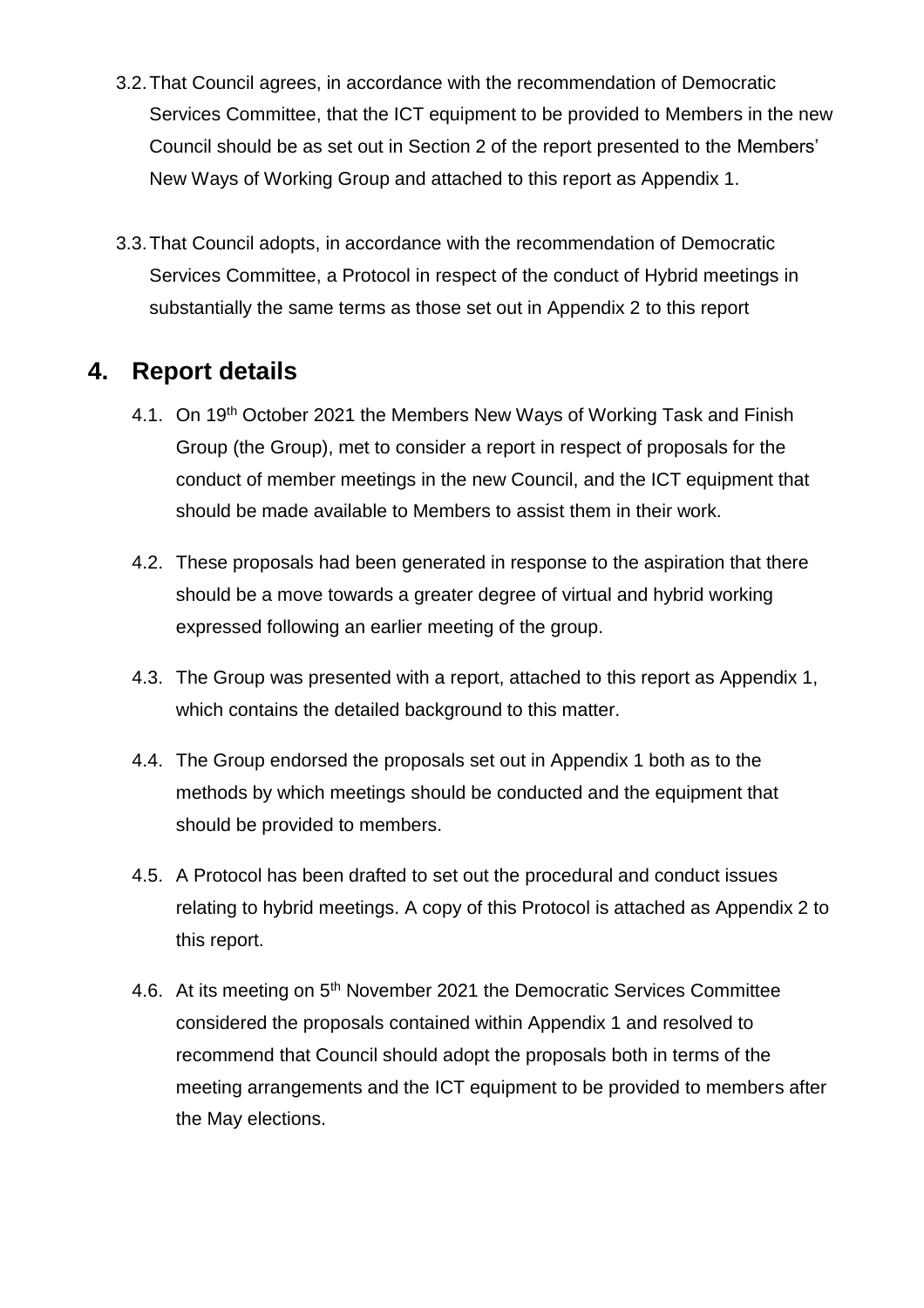4.7. The Democratic Services also considered the content of the draft Protocol and suggested some minor amendments which have been incorporated into Appendix 2. The Committee recommended that the Protocol, as amended, should be adopted by Council.

# **5. How does the decision contribute to the Corporate Priorities?**

5.1. This decision will have a potentially positive impact upon the priority related to the environment.

# **6. What will it cost and how will it affect other services?**

6.1. As all Members' laptops are relatively new it's unlikely that there will be any cost incurred in their provision. Mobile phones will be sourced under the Council's existing mobile telephony contract and by utilising existing provision within the contract this is likely to be cost neutral.

# **7. What are the main conclusions of the Well-being Impact Assessment?**

7.1. A Well-being impact assessment has not been prepared in respect of this report.

# **8. What consultations have been carried out with Scrutiny and others?**

8.1. There have been no consultations with Scrutiny. The Task and Finish Group developed the proposals and endorsed them for consideration by the Democratic Services Committee. The Committee considered the proposals at its meeting on 5<sup>th</sup> November 20921 and resolved to recommend them to Council.